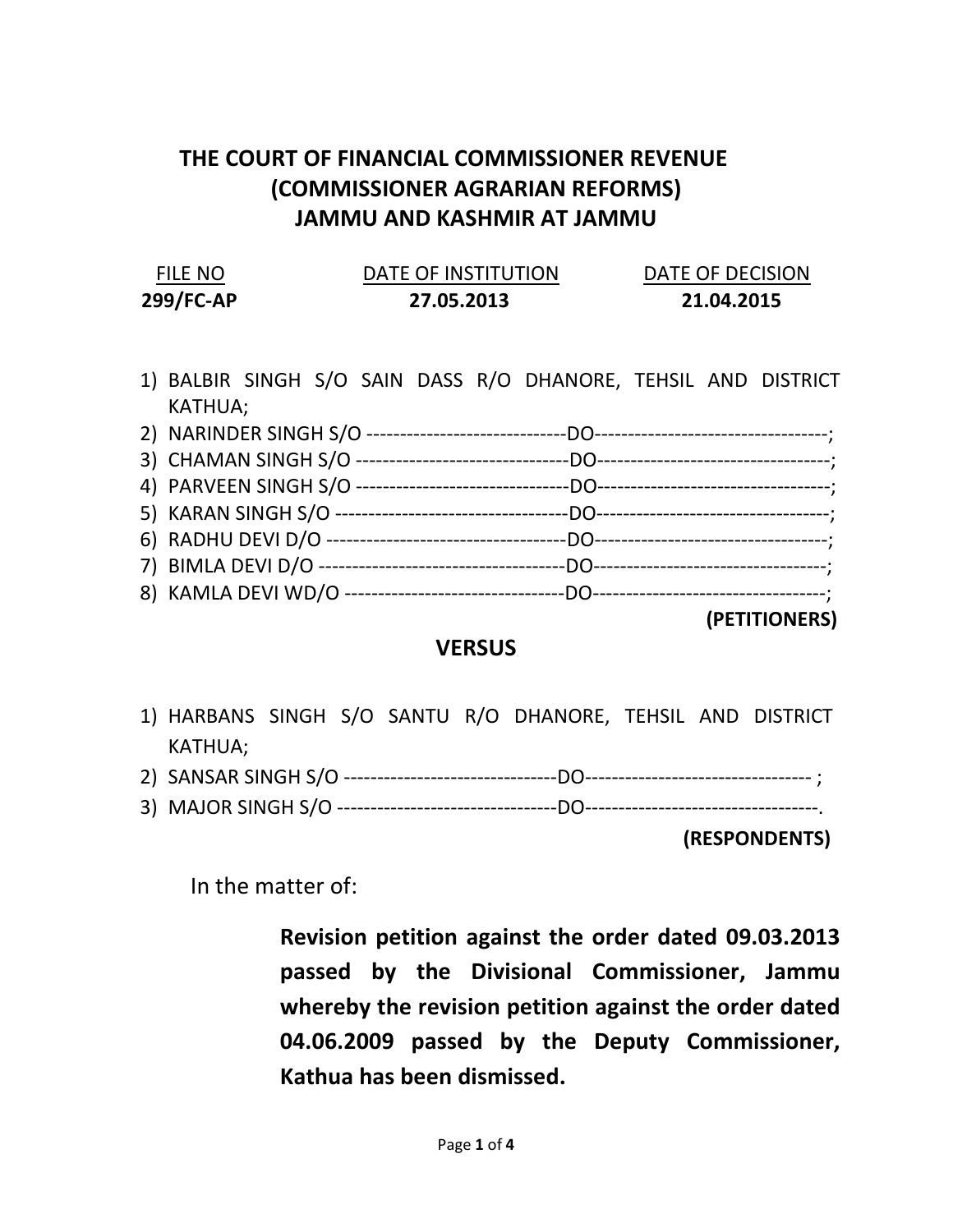For Petitioners --- Advocate Z. A. Qazi For Respondents --- Advocate P. S. Pawar

## J U D G E M E N T

- 1) The present dispute has its origin in the time when the Big Landed Estates Abolition Act, 1950 came into force. It appears that Daleepu and Santu both sons of Gopalu were cultivating the land falling under Khasra No. 611, 613, 614 and 813/356 in village Dhanore, Tehsil and District Kathua. However, in the process of conferment of ownership rights on the actual tillers of land under the aforesaid Act, mutation No. 217 dated 12 Jeth, 2008 Bk. was attested by virtue of which one Tindu S/O Shamma was declared as an owner of the land measuring 21 Kanals and 08 Marlas falling under Khasra No. 813/356. Aggrieved, Daleepu challenged this mutation in appeal before the Deputy Commissioner (Collector), Kathua who vide order dated 06.06.1963 set aside the said mutation. Resultantly, mutation No. 530 dated 18.02.1969 was attested whereby Daleepu was declared as owner of the said land. Later, for reasons unknown, Santu was recorded as protected tenant of his brother, Daleepu with regard to this land.
- 2) The present cause of action arose when after the death of Santu, the Tehsildar Kathua attested the mutation No. 764 dated 08.04.1999 devolving the tenancy rights (protected) upon his legal heirs, the respondents herein. The petitioners herein challenged this mutation in appeal before the Deputy Commissioner (Collector) Kathua. The crux of observations made by the DC, Kathua vide the impugned order was that a protected tenant is entitled to get the ownership rights under the Agrarian Reforms Act, 1956 but the owner of the land is the real brother of the said tenant. Thus, under the exemption clause of the said Act, he was not competent to get the ownership rights over this land. Further, in 1963-64, land was requisitioned by Army whereafter no question arises on the cultivating rights after the commencement of the said Act. Nevertheless,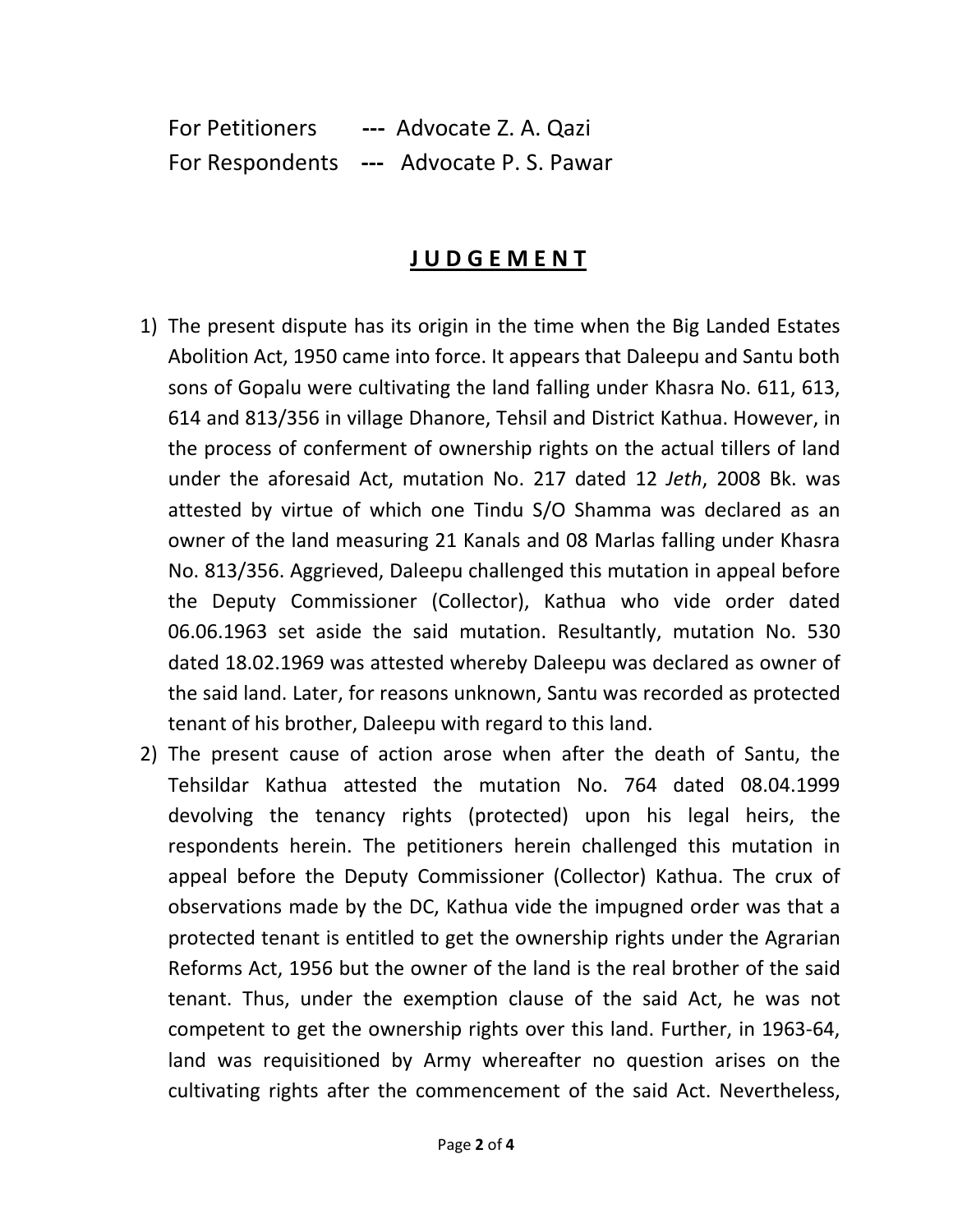rights of Santu as protected tenant are undisputed, well established and have never been challenged by Daleepu or his legal heirs. The same rights have been transferred to his legal heirs, which are absolutely regular and valid in the eyes of law.

- 3) Another important observation made by the DC, Kathua was that the legal heirs of Santu are the only interested parties, who were present when the impugned mutation was attested. No interests or rights of the petitioners herein have been affected and thus, no question of violation of principles of natural justice is involved. In this backdrop, the Deputy Commissioner (Collector) Kathua upheld the mutation No. 764 dated 08.04.1999.
- 4) Dissatisfied, the petitioners herein assailed the order dated 04.06.2009 passed by the Deputy Commissioner (Collector), Kathua in revision before the Divisional Commissioner, Jammu. The Divisional Commissioner, Jammu agreed with the findings of the Deputy Commissioner (Collector), Kathua and held that it was not necessary to hear the petitioners before devolving the tenancy rights of Santu on his successors.
- 5) The more significant and substantial question of law involved in the instant case is whether a person can be a tenant of his brother. The provisions of the Agrarian Reforms Act, 1976 authorise law of personal cultivation and in an ordinary course, a person can't be a tenant of his brother. But Sec. 3 (h) (i) of the said Act lays down that the lands requisitioned under any law for the time being in force shall be exempted from the operation of the said Act. The respondents have submitted that the land under consideration was occupied by the Army in 1962 and rent was paid for the same to Santu during his life time. They also plead that the land in question was given to Santu in terms of a family settlement and that mutation No. 764 dated 08.04.1999 was attested in presence of Sain, the father of petitioner Nos. 1 to 7 and husband of petitioner No. 8, who raised no objections. Thus, the land under consideration does not fall within the ambit of the said Act.
- 6) One of the grounds of challenge raised by the petitioners is that initially the father of the respondents was entered as "gair marusi" in the record and later he was made a protected tenant. But they have not provided the relevant record from which it may be ascertained as to how the case has